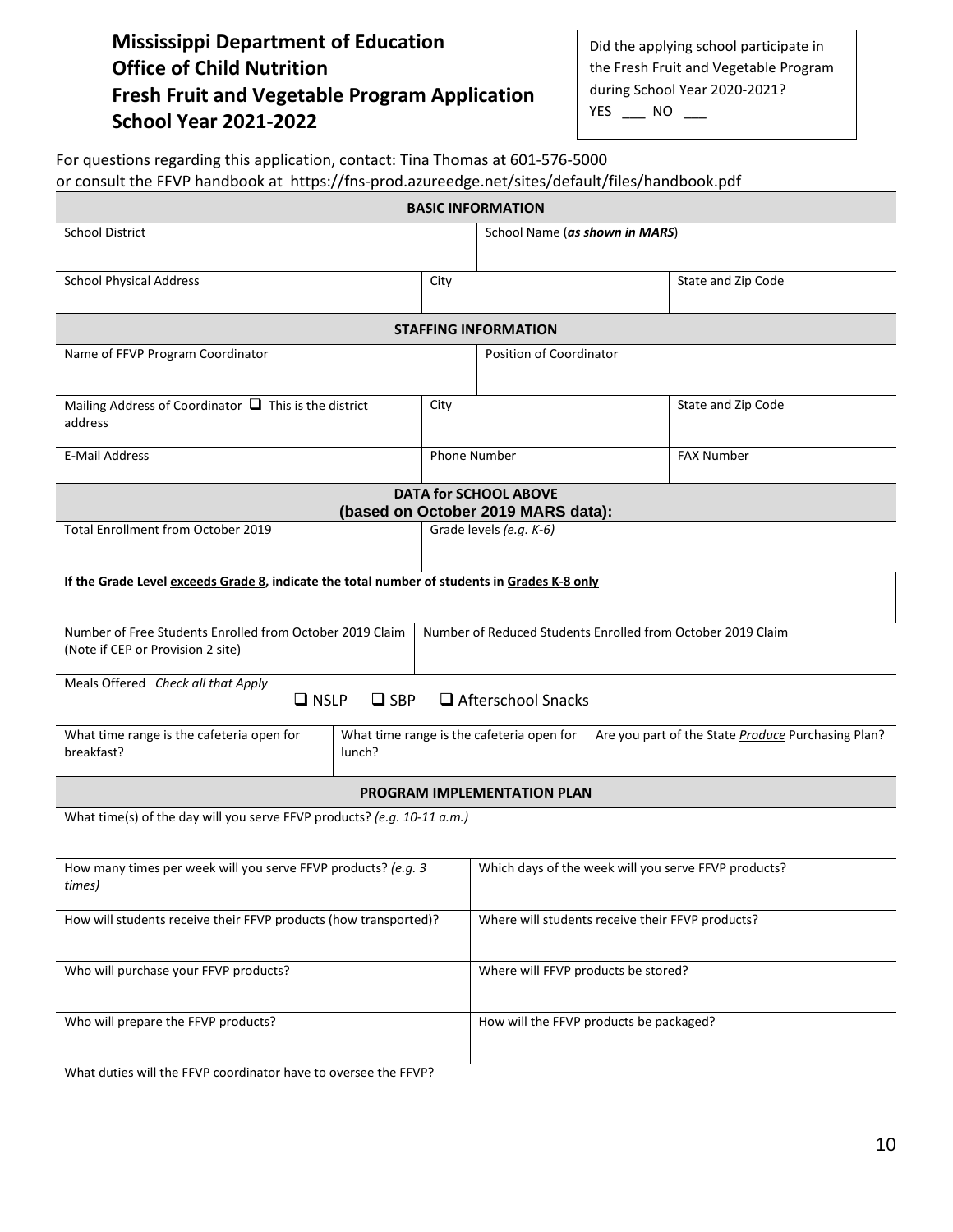| Do you plan to claim operational labor for your food service                                                                                     | Do you plan to claim administrative labor for your food service |  |  |  |
|--------------------------------------------------------------------------------------------------------------------------------------------------|-----------------------------------------------------------------|--|--|--|
| personnel?                                                                                                                                       | personnel?                                                      |  |  |  |
| Please list any equipment you will need to purchase as administrative expenses for the FFVP. (eligible examples are listed in the FFVP handbook) |                                                                 |  |  |  |

Please list any other plans you have to implement the FFVP in your school.

## **PARTNERSHIP ACTIVITIES**

Please describe how you will integrate the Fresh Fruit and Vegetable Program with other efforts to promote sound health and nutrition, reduce overweight and obesity, or promote physical activity. Please be specific about how you will provide nutrition education to complement serving fresh fruits and vegetables in your school. Describe partnership activities undertaken or planned that will enhance the quality of the Fresh Fruit and Vegetable Program.

## **SIGNATURES**

**Certification of Support for Participation:** We have reviewed this application and attest to the information provided. If selected, we agree to implement the program as outlined above and to implement the project in a manner consistent with the policies and procedures established by USDA. Further, we agree to participate in any USDA-sponsored evaluations and to provide the information requested by the specified deadlines. By signing below, we pledge our support to assist in the efforts of this program and to encourage student participation.

| Printed Name of FFVP Coordinator (if not listed<br>below) | FFVP Coordinator Signature (if not listed below) | Date |
|-----------------------------------------------------------|--------------------------------------------------|------|
| Printed Name of School Principal                          | <b>School Principal Signature</b>                | Date |
| Printed Name of Food Service<br>Administrator/Manager     | Food Service Administrator/Manager Signature     | Date |
| Printed Name of District Superintendent                   | District Superintendent Signature                | Date |

**Applications must be received by the Mississippi Department of Education, Office of Child Nutrition by 3:30 p.m. May 21, 2021.**

*This institution is an equal opportunity provider*.